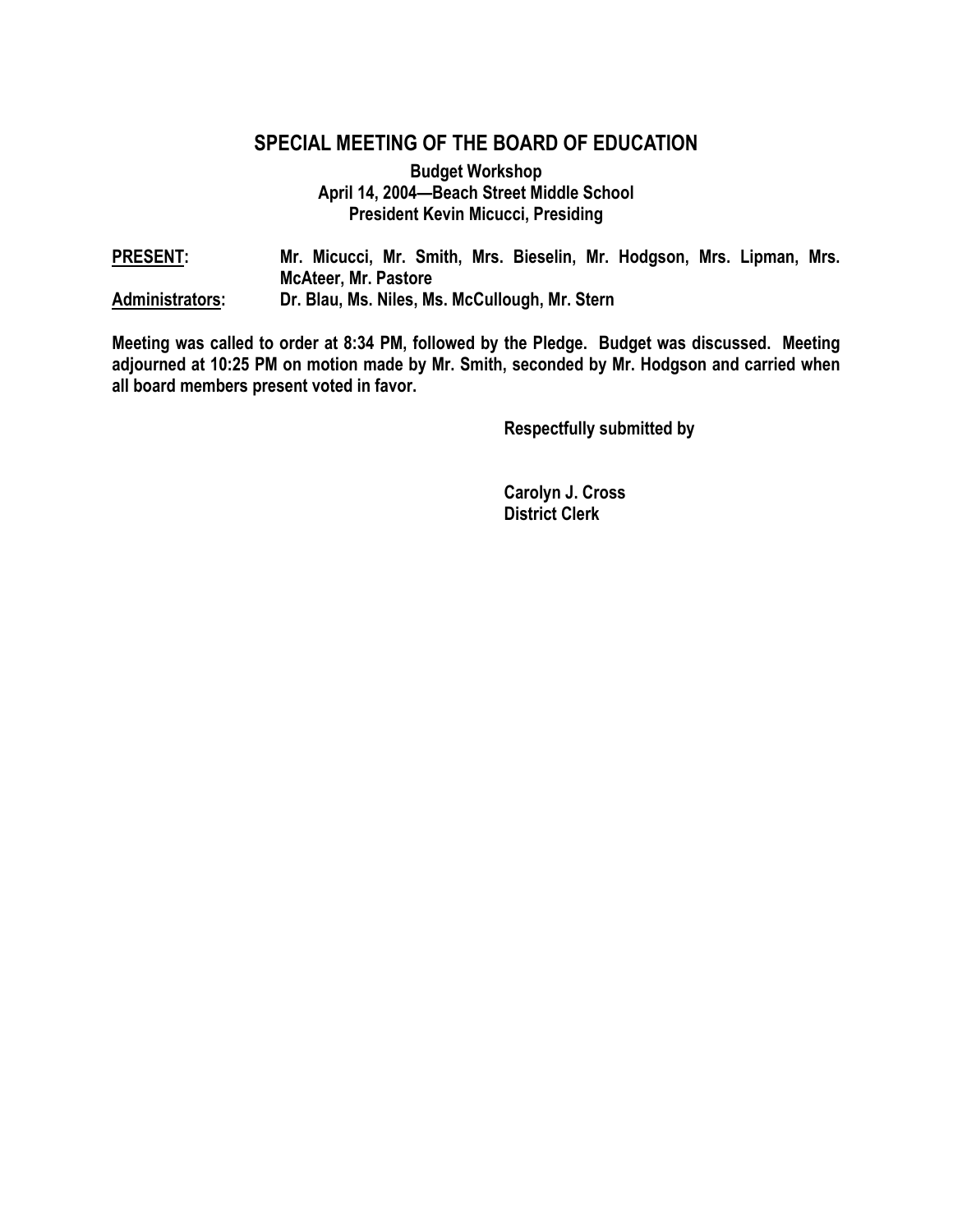## **REGULAR MEETING OF THE BOARD OF EDUCATION**

**April 15, 2004—Oquenock Elementary School President Kevin Micucci, Presiding** 

| <b>PRESENT:</b>  | Mr. Micucci, Mr. Smith, Mrs. Bieselin, Mr. Hodgson, Mrs. Lipman, Mrs. |
|------------------|-----------------------------------------------------------------------|
|                  | <b>McAteer, Mr. Pastore</b>                                           |
| Administrators:  | Dr. Blau, Ms. Niles, Ms. McCullough, Mr. Stern                        |
| <b>Attorney:</b> | Mr. Volz, Ms. Guercio, Mr. G. Guercio                                 |

**The meeting was called to order at 8:05 PM, followed by the Pledge. Announcements: Dr. Blau read a letter from Islip Town, Director of Traffic Safety. After a study/investigation was conducted, regarding turning signal light at Lion's Path, it was determined it was not warranted. They will, however, "fine tune" the timing of the light. Anyone wishing to call about this can contact the Director of Traffic Safety at 852-4085.** 

**An Invitation to the Public was held, with one resident speaking. Subject of concern has been recorded in log.** 

**Motion was made by Mr. Hodgson, seconded by Mr. Smith and carried when all board members present voted in favor to approve the minutes of the Special Meetings of: March 9, March 17, March 24, March 30, March 31, and the Regular Meeting of March 11, 2004.** 

**RECOGNITION: Stephen Camberis: Boys Varsity Basketball – Academic All County. Allison Kieffer: Girls Varsity Winter Track – All County. Chris Randazzo, Manuel Carrasco, Andrew Palm, Joe Belfi, Mike Lattari: Boys Varsity Winter Track – All County. Wesley Winter, Dan Goodrich, James Cote, Casey Connors: Boys Varsity Swimming – All County. Mike Clifford, Ricky Mosback: Suffolk County and New York State Diving Champions. Brianna Rennert: Picasso Portrait artwork published in Harcourt textbook. Suzanne Burkhardt, Casey McGowan, Jamile Asmar, (Bayview); Shannon Duffy, Jack Lang, Devin Walton, (Bellew); Jacquely Klecak, Robert Pescitelli, Laura Squitire, (Oquenock); Emmanuel Salazar, Connor Walsh, Douglas Weisbecker, (Westbrook): Colors of Long Island – Long Island Museum Art Show Winner.** 

**Motion was made by Mrs. Lipman, seconded by Mr. Pastore and carried when all board members present voted in favor to approve personnel for annual budget vote.** 

**Motion was made by Mrs. McAteer, seconded by Mrs. Bieselin and carried when all board members present voted in favor to approve TEACHING: RETIREMENT: Timothy Wood, Health Education Teacher, effective July 1, 2004.** 

**Motion was made by Mr. Smith, seconded by Mrs. McAteer and carried when all board members present voted in favor to approve TEACHING: PROBATIONARY APPOINTMENT: Erica D. Gross, Foreign Language Teacher, effective February 2, 2004 to February 1, 2007 (change in status from substitute), Step 1.1.**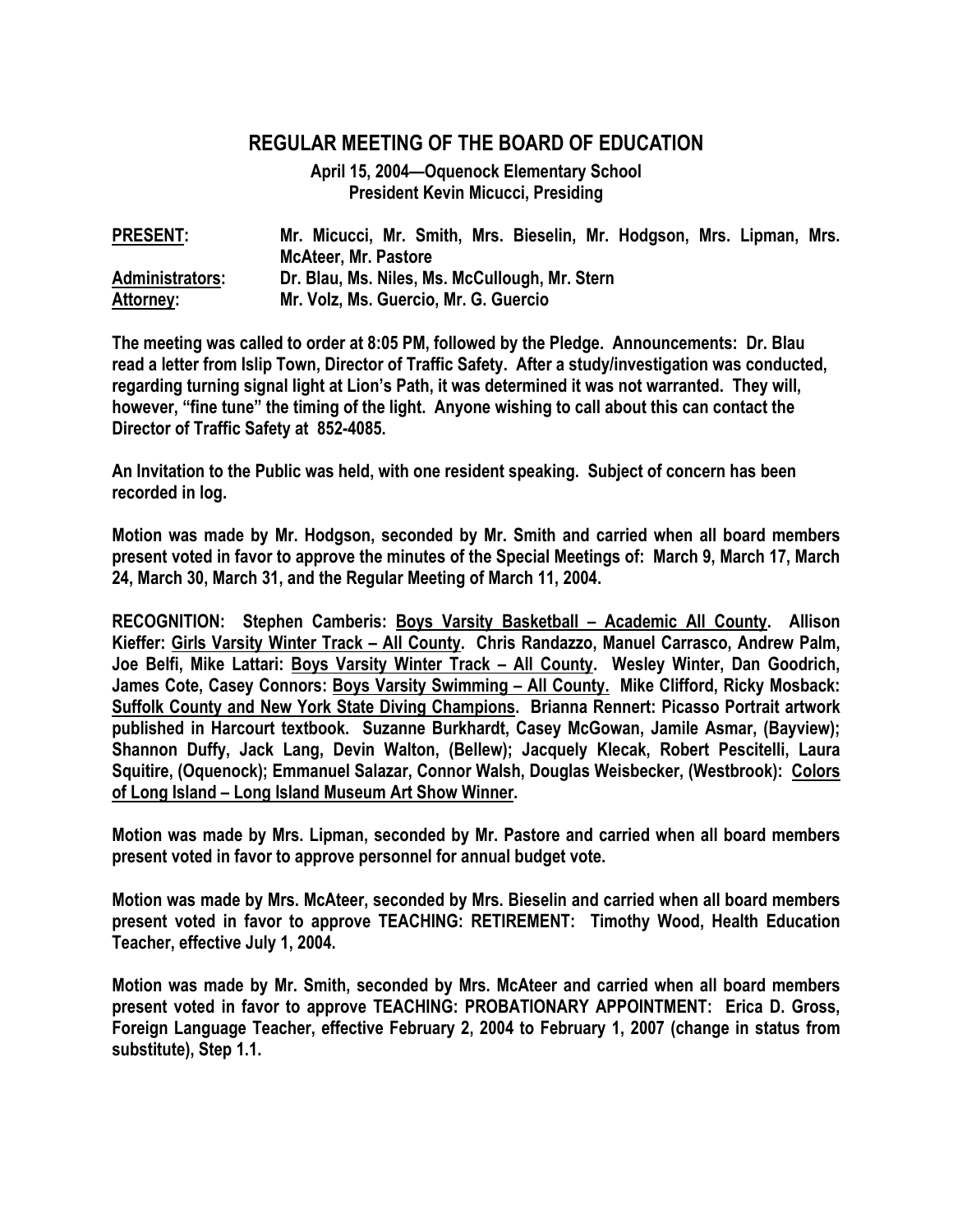**Page 2 – Regular Meeting – April 15, 2004** 

**Motion was made by Mr. Smith, seconded by Mrs. Lipman and carried when all board members present voted in favor to approve TEACHING: CHILD BEARING LEAVES OF ABSENCE: Christine Wittneben, Elementary Teacher, effective March 22, 2004; Christina Kruer, Elementary Teacher, effective April 3, 2004; Kimberly B. Kennedy, Elementary Teacher, effective April 13, 2004; Kristine A. Greene, Elementary Teacher, effective April 19, 2004; Christine Caracciola, Elementary Teacher, effective May 7, 2004.** 

**Motion was made by Mr. Smith, seconded by Mrs. McAteer and carried when all board members present voted in favor to approve TEACHING: CHILD REARING LEAVE OF ABSENCE: Diane M. Restivo, Guidance Counselor, effective April 14, 2004 to June 30, 2004.** 

**Motion was made by Mr. Smith, seconded by Mrs. McAteer and carried when all board members present voted in favor to approve TEACHING: CHILD REARING LEAVES OF ABSENCE: Claire DiStefano, Elementary Teacher, effective September 2, 2004 to June 30, 2005; Alison Gambino, Elementary Teacher, effective September 2, 2004 to June 30, 2005; Diane Restivo, Guidance Counselor, effective September 2, 2004 to June 30, 2005.** 

**Motion was made by Mrs. Lipman, seconded by Mrs. McAteer and carried when all board members present voted in favor to approve TEACHING: LEAVE OF ABSENCE (unpaid) (Pursuant to Family and Medical Leave Act of 1993—12 Weeks Continuous Medical Coverage): M. Susan Pitagno, Reading Teacher, effective 2nd semester – 12 weeks as needed.** 

**Motion was made by Mr. Smith, seconded by Mrs. McAteer and carried when all board members present voted in favor to approve TEACHING: REGULAR SUBSTITUTE: Virginia Boyle, Guidance Counselor, effective April 3, 2004 to June 30, 2004, Step 1.1.** 

**Motion was made by Mr. Smith, seconded by Mr. Pastore and carried when all board members present voted in favor to approve CLASSIFIED CIVIL SERVICE: RESIGNATION: Pat Post, Senior Account Clerk, effective March 26, 2004.** 

**Motion was made by Mr. Smith, seconded by Mrs. McAteer and carried when all board members present voted in favor to approve CLASSIFIED CIVIL SERVICE: RESIGNATION: Rocco Thompson, Custodial Worker I, effective April 13, 2004.** 

**Motion was made by Mrs. McAteer, seconded by Mrs. Bieselin and carried when all board members present voted in favor to approve CLASSIFIED CIVIL SERVICE: RETIREMENT: Thomas Semetsis, Bus Driver, effective May 31, 2004.** 

**Motion was made by Mr. Smith, seconded by Mrs. McAteer and carried when all board members present voted in favor to approve CLASSIFIED CIVIL SERVICE: PROBATIONARY APPOINTMENT: Joan DiStefano, PT Food Service Worker, effective March 16, 2004, Step 1.** 

**Motion was made by Mrs. McAteer, seconded by Mrs. Bieselin and carried when all board members present voted in favor to approve CLASSIFIED CIVIL SERVICE: PROBATIONARY APPOINTMENT: Arthur Machowicz, Head Custodian, effective March 22, 2004.**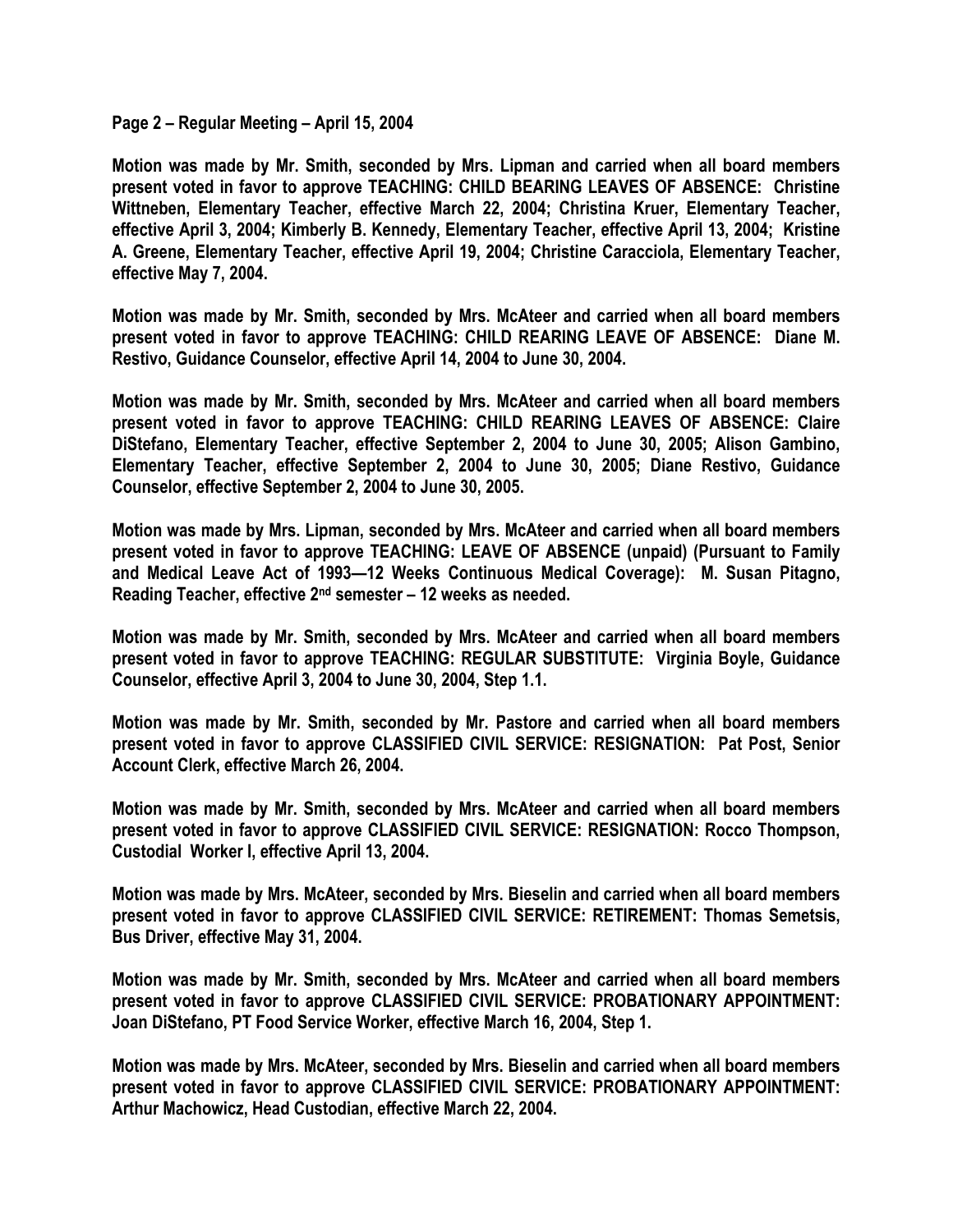**Page 3 – Regular Meeting – April 15, 2004** 

**Motion was made by Mrs. McAteer, seconded by Mr. Smith and carried when all board members present voted in favor to approve CLASSIFIED CIVIL SERVICE: PROBATIONARY APPOINTMENT: Deidre Pagano, Special Ed Paraprofessional, effective March 15, 2004.** 

**Motion was made by Mrs. McAteer, seconded by Mr. Smith and carried when all board members present voted in favor to approve CLASSIFIED CIVIL SERVICE: PROBATIONARY APPOINTMENT: Thomas Rudolf, Custodial Worker I, effective April 19, 2004.** 

**Motion was made by Mrs. McAteer, seconded by Mr. Smith and carried when all board members present voted in favor to approve CLASSIFIED CIVIL SERVICE: PROBATIONARY APPOINTMENT: Susan Sutton, Paraprofessional, effective March 15, 2004.** 

**Motion was made by Mrs. McAteer, seconded by Mrs. Lipman and carried when all board members present voted in favor to approve CLASSIFIED CIVIL SERVICE: CHANGE IN SALARY: Tim McCarthy, Head Custodian, effective April 19, 2004, Step 9 plus \$1097 differential.** 

**Motion was made by Mr. Smith, seconded by Mrs. McAteer and carried when all board members present voted in favor to approve CLASSIFIED CIVIL SERVICE: SUBSTITUTE NURSE: Kristine Fantauzzi, effective March 29, 2004 (\$85 per diem).** 

**Motion was made by Mrs. McAteer, seconded by Mrs. Bieselin and carried when all board members present voted in favor to approve CLASSIFIED CIVIL SERVICE: LEAVE OF ABSENCE (unpaid) (Pursuant to Family Medical Leave Act of 1993—12 Weeks Continuous Medical coverage): Debra Massaro, Senior Clerk Typist, effective April 13, 2004 through June 30, 2004.** 

**Motion was made by Mr. Hodgson, seconded by Mrs. McAteer and carried when all board members present voted in favor to approve OTHER: SUBSTITUTE TEACHERS (\$85 per diem): Brenda Blumberg, effective March 24, 2004; James Grover, effective March 19, 2004; Kristine Fantauzzi, effective March 29, 2004.** 

**Motion was made by Mr. Smith, seconded by Mrs. McAteer and carried when all board members present voted in favor to approve OTHER: ADVISORS/CLUBS 2003-2004 SCHOOL YEAR – 2ND SEMESTER: PJ Bellew Elementary School: Kristin Grossi and Theresa Robertson: Drama Advisors; Westbrook Elementary School: Jill Culver, Art Club; Mary Jane McGrath, Computer/Games Club; Lisa Brush, Garden Club Grade 2; Ralph Scordino, Leaders' Club.** 

**CURRICULUM UPDATE: Mr. Stern reported on a comparison data study of similar size districts and Town of Islip districts.** 

**The Finance Committee met on 4/14, as reported on by Mr. Smith. Motion was made by Mr. Smith, seconded by Mr. Pastore and carried when all board members present voted in favor to approve warrants for payment. Warrants are on file in the District Office.**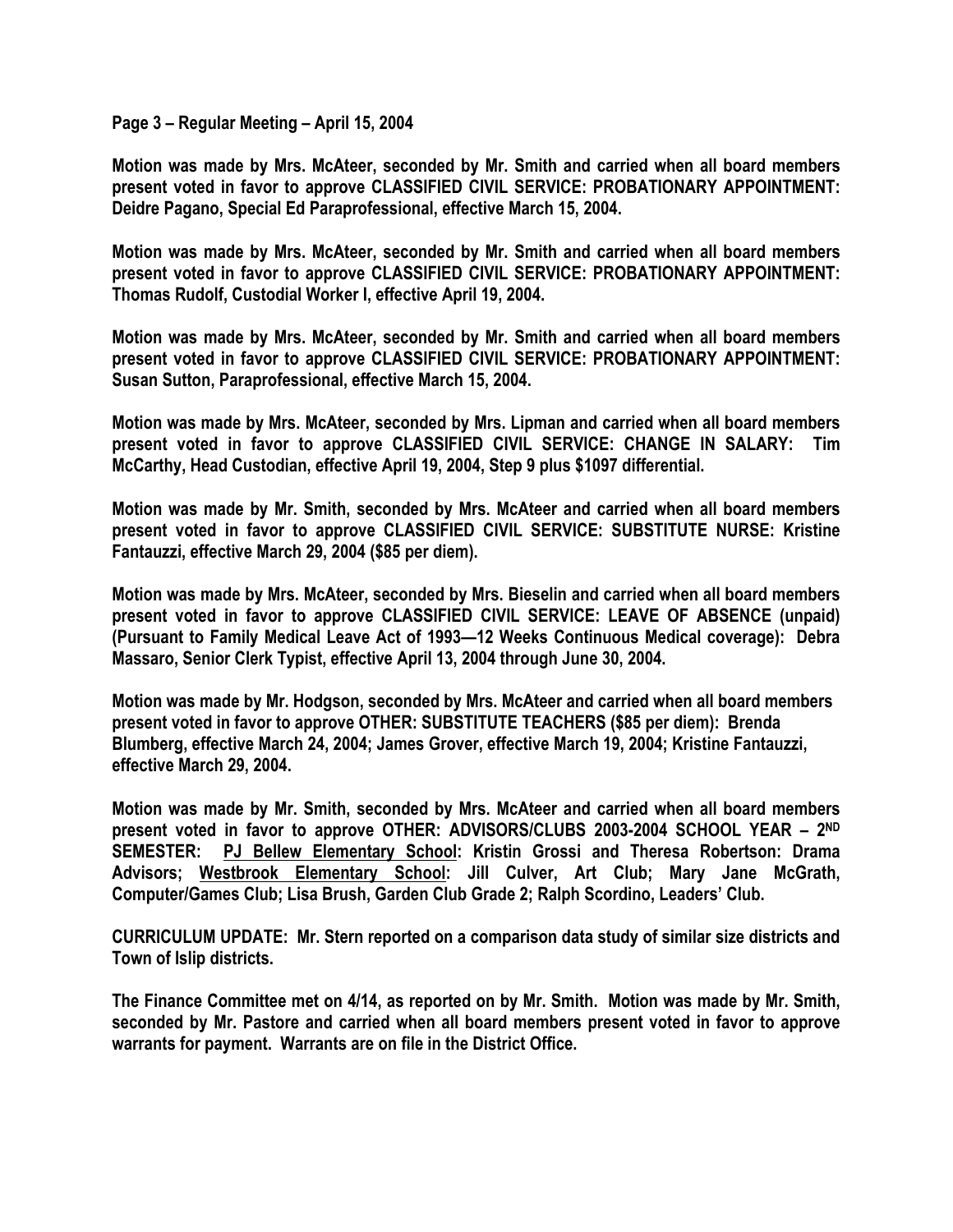**Page 4 – Regular Meeting – April 15, 2004** 

**Mrs. Lipman reported on the Policy Committee meeting held on 4/14. Tonight, a first reading took place for: File 7331 Breathalyzers; File 7380 Hazing; File 7122.2 revised Release Time of Students; and File 7220 revised Graduation Requirements. Copies were available to the public.** 

**Mrs. Bieselin reported on Public Relations Committee meeting of 4/14. Mr. Hodgson reported on Buildings and Grounds meeting of 4/14. The School Board/Student Liaison Committee did not meet. Mrs. McAteer reported on Special Education/Preschool Special Education recommendations re: classification/placement/I.E.P. modifications of students as delineated: District Level CSE ID#3403, 3964, 1968, 3645, 5436, 5466, 4916, 5180, 5203, 5658, 5718, 3207, 3404, 3951, 4035, 4313, 4849, 5278, 3054, 4603, 5705, 4159; Building Level CSE ID #5702, 3656, 4524, 5431, 3010, 5068, 5626, 4612, 4892, 4953, 5703, 5550, 5665, 5717. Mrs. Bieselin reported on Health and Wellness Alliance meeting held on 3/23.** 

**The Treasurer's Report for February was presented.** 

**Motion was made by Mr. Smith, seconded by Mrs. Lipman and carried when all board members present voted in favor to table adoption of 2004-05 budget until Wednesday, April 21, 7 PM meeting at the High School.** 

**Motion was made by Mr. Smith, seconded by Mrs. McAteer and carried when all board members present voted in favor to approve budget transfers, as recommended by Finance Committee.** 

**Motion was made by Mr. Pastore, seconded by Mrs. Lipman and carried when all board members present voted in favor to approve bond issue change order, as recommended by Finance Committee: \$6,656.00 to Stalco Construction.** 

**Motion was made by Mr. Pastore, seconded by Mrs. Lipman and carried when all board members present voted in favor to approve library bond issue change order, as recommended by Finance Committee: \$37,989.00 to Lougene.** 

**Motion was made by Mr. Smith, seconded by Mr. Pastore and carried when all board members present voted in favor to approve 2003-04 Health Services and tuition charges for non-residents, as recommended by Finance Committee: Resource Room services: St. John the Baptist \$4,412.37, Our Lady of Lourdes \$10,794.07; Health services: St. John the Baptist and Our Lady of Lourdes \$394.14.** 

**Motion was made by Mr. Pastore, seconded by Mrs. McAteer and carried when all board members present voted in favor to approve bids, as recommended by Finance Committee: Small Wares: awarded to Appco Paper & Plastics Corp. \$27.75, Calico Industries \$3,382.98, Elite Foodservice Equipment Co. \$385.20, Genuine Sales \$156.49, King Glassware Co. \$4.48, Nu-International Restaurant Supply \$20.89; total bid amount \$3,977.79. Bid for Staples, Frozen, Meat & Dairy Products: awarded to Mivila Foods \$12,489.31, T.A. Morris Sons \$21,805.59, Savory Foods \$6,551.33, Otis Spunkmeyer \$1,901.50; total bid amount \$42,747.73.**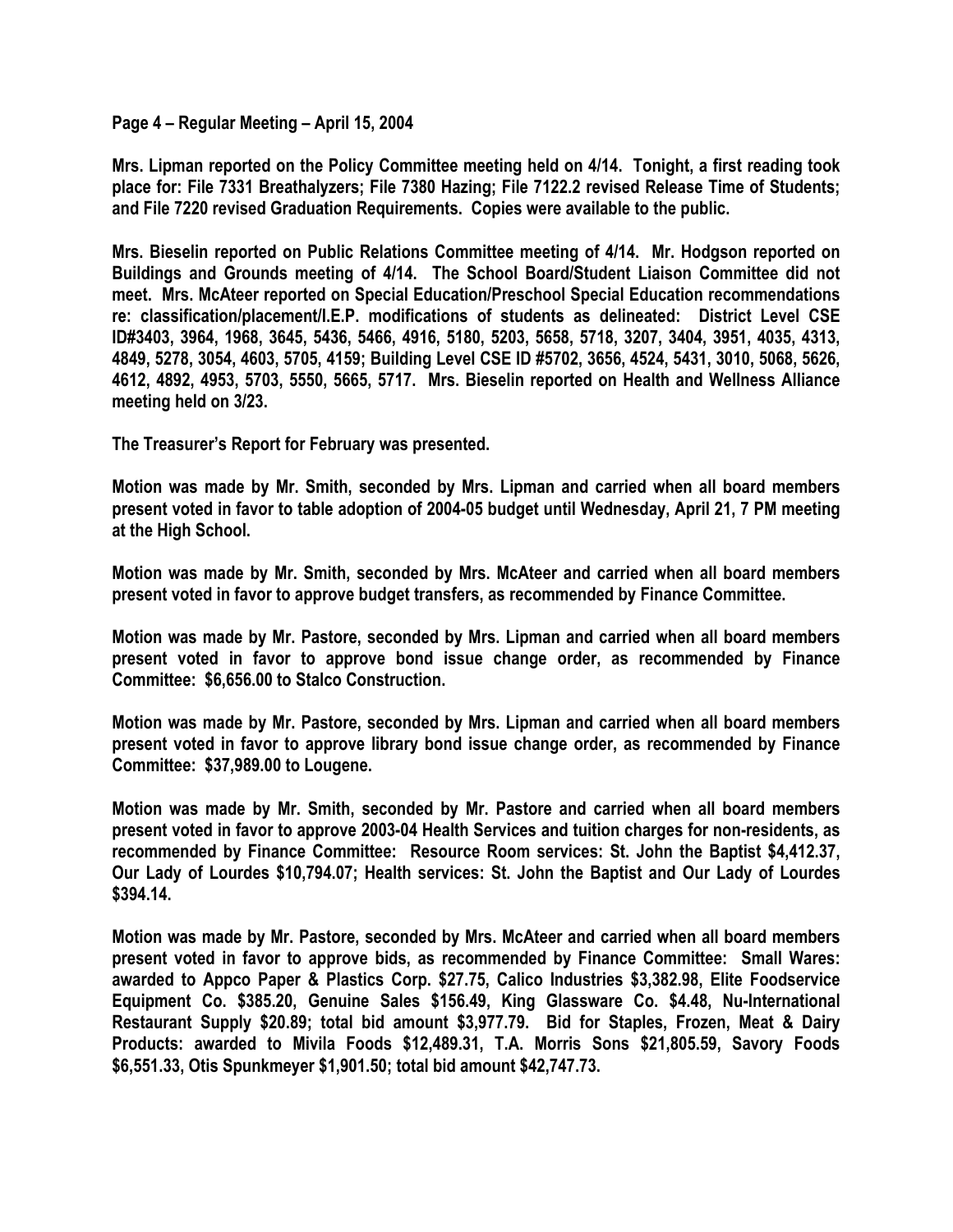**Page 5 – Regular Meeting – April 15, 2004** 

**Motion was made by Mrs. McAteer, seconded by Mrs. Bieselin and carried when all board members present voted in favor to approve the following health service contract with West Islip UFSD: Half Hollow Hills UFSD (Upper Room and Crestwood Schools) 7 students @ \$447.36=\$3131.52; South Huntington UFSD (St. Anthony's High School) 35 students @ \$503.40 = \$17,619.00, and (L.I. School for Gifted) 3 students @ \$503.40=\$1510.20; Bethpage UFSD (LaSalle Regional School) 1 student @ \$529.39.** 

**Motion was made by Mr. Smith, seconded by Mrs. McAteer and carried when all board members present voted in favor to approve the following donations, with thanks: \$1,000 scholarship from Suffolk County Chapter of NY State Association for Superintendents of Buildings & Grounds; Target Donation to the High School \$2,045.25; Target Donation to P.J. Bellew \$500.73; Bayview PTA Cultural Arts Program \$1,300.00.** 

**Motion was made by Mr. Pastore, seconded by Mrs. Bieselin and carried when all board members present voted in favor, except Mrs. Lipman who was opposed, to approve donation from P.J. Bellew PTA \$3,155.20 for indoor/outdoor folding tables.** 

**PRESIDENT'S REPORT: Mr. Micucci reminded everyone to vote on May 18, and Celebrate Education will be on May 11 from 7-8 at the High School. Mr. Micucci asked the Board to nominate a board member to receive the NYSSBA Edward R. Dyre School Board award for the district. Mr. Micucci asked the board for motion to nominate Mrs. Lipman. Motion was made by Mrs. McAteer, seconded by Mr. Smith and carried when all board members present voted in favor to nominate Mrs. Lipman for this award.** 

**SUPERINTENDENT'S REPORT: Motion was made by Mr. Hodgson, seconded by Mr. Smith and carried when all board members present voted in favor to approve parent member for the CPSE/CSE meetings: Debora M. Huckstadt.** 

**An Invitation to the Public was held, with two people speaking. Subject of concern has been recorded in log.** 

**Mr. Micucci read a public statement on behalf of the Board with regards to contract negotiations with the WI Secretarial Unit, CSEA.** 

**Motion was made by Mr. Pastore, seconded by Mrs. Bieselin and carried when all board members present voted in favor to adjourn to Executive Session at 9:20 PM for the purpose of discussing personnel, negotiations and/or litigation.** 

**Meeting reconvened at 11:07 PM on motion by Mr. Smith, seconded by Mrs. McAteer and carried when all board members present voted in favor.**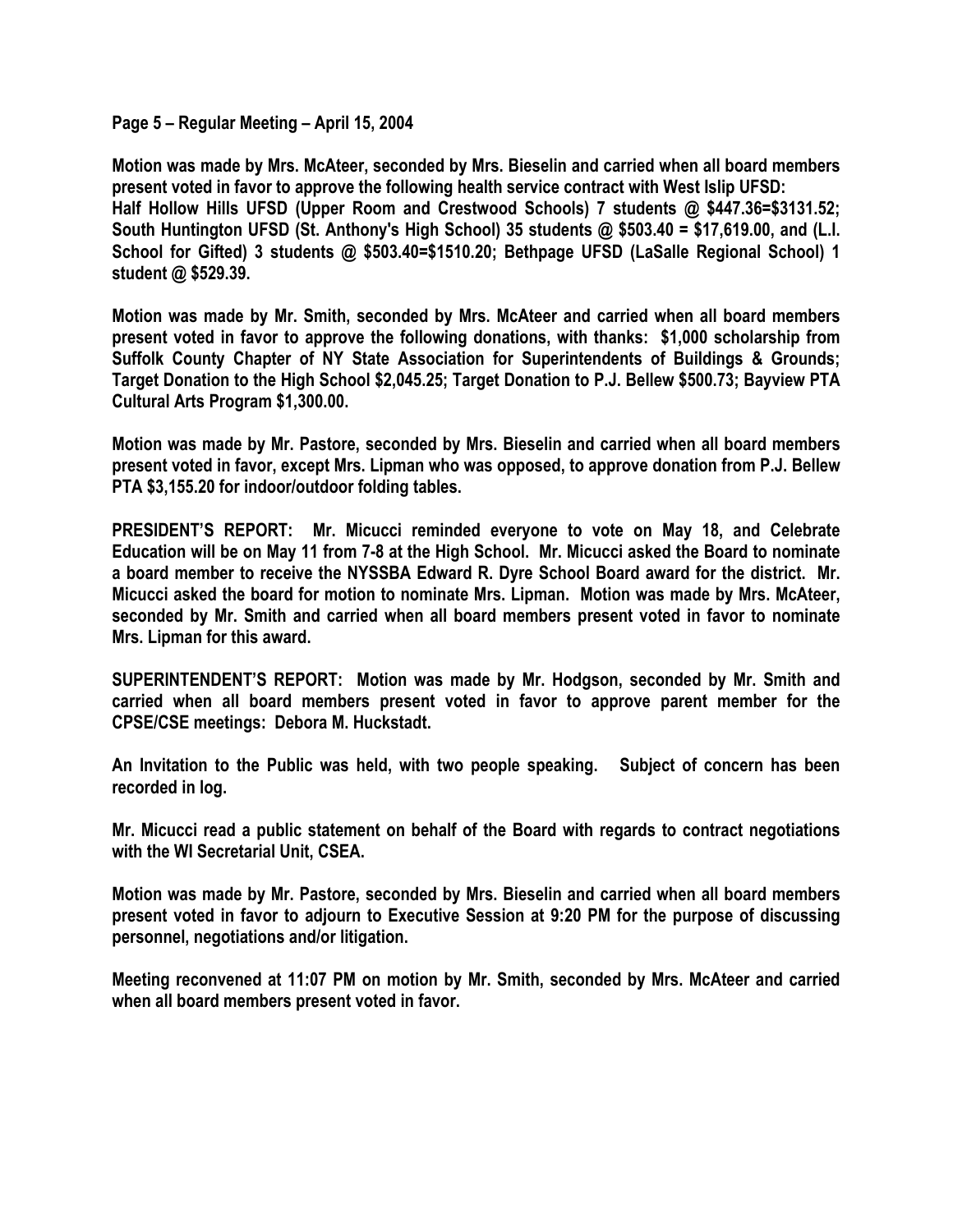**Page 6 – Regular Meeting – April 15, 2004** 

**Meeting adjourned at 11:08 PM on motion by Mr. Smith, seconded by Mrs. McAteer and carried when all board members present voted in favor.** 

 **Respectfully submitted by** 

 **Carolyn J. Cross District Clerk** 

**All correspondence, reports or related materials referred to in these minutes are on file in the District Office.**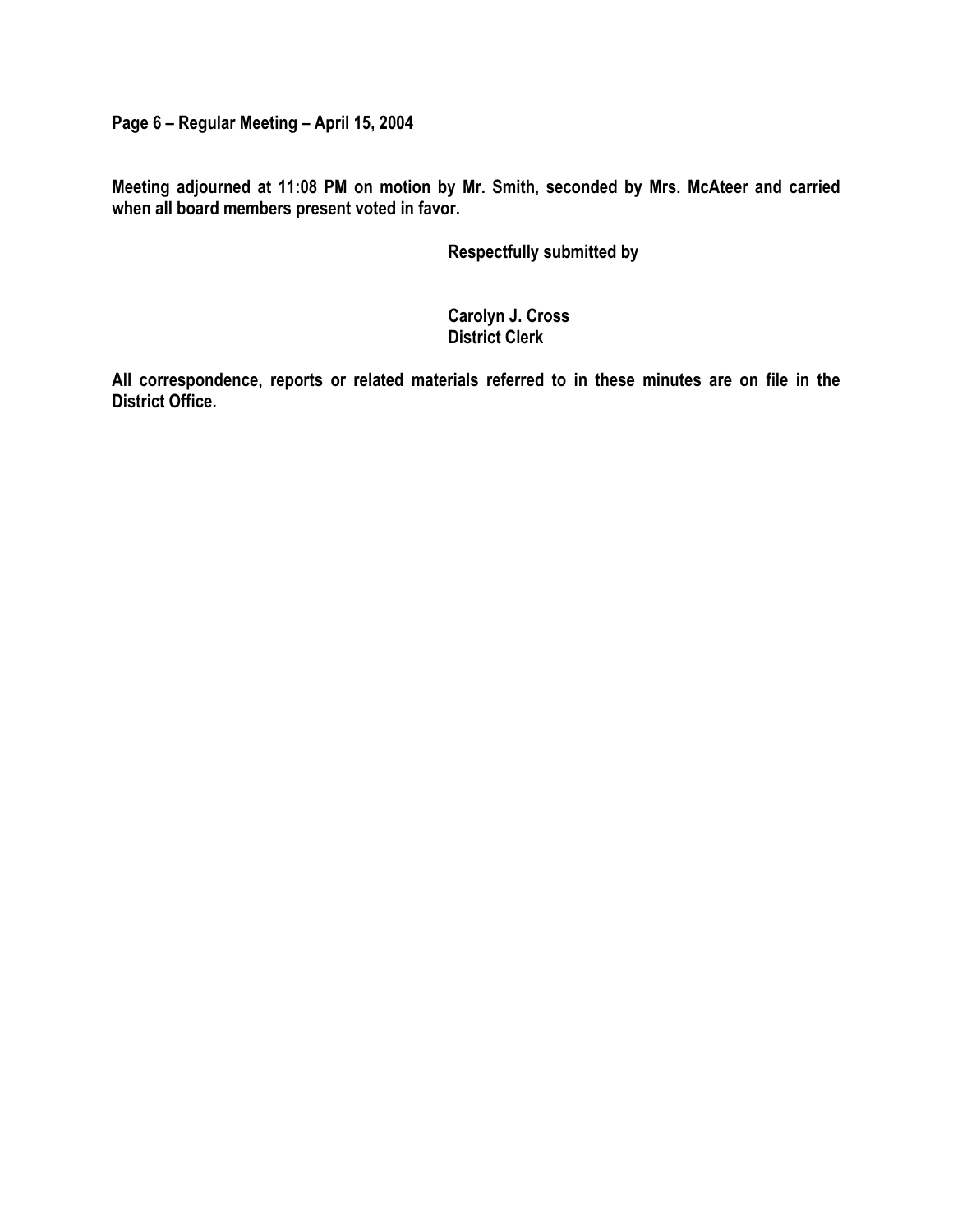## **SPECIAL MEETING OF THE BOARD OF EDUCATION April 21, 2004—High School President Kevin Micucci, Presiding**

**PRESENT: Mr. Micucci, Mr. Smith, Mrs. Bieselin, Mrs. Lipman, Mrs. McAteer, Mr. Pastore, Mr. Smith Administrators: Dr. Blau, Ms. Niles, Mr. Stern** 

**Meeting was called to order at 7:35 PM, followed by the Pledge. Motion was made by Mr. Pastore, seconded by Mr. Hodgson and carried when all board members present voted in favor to adopt 2004-05 school district budget in the amount of \$82,919,999, and the contingent budget for \$78,281,201.** 

**Mrs. Lipman and Mr. Hodgson left the meeting. Meeting adjourned at 8:15 PM on motion by Mr. Smith, seconded by Mr. Pastore and carried when all board members present voted in favor.** 

 **Respectfully submitted by** 

 **Carolyn J. Cross District Clerk**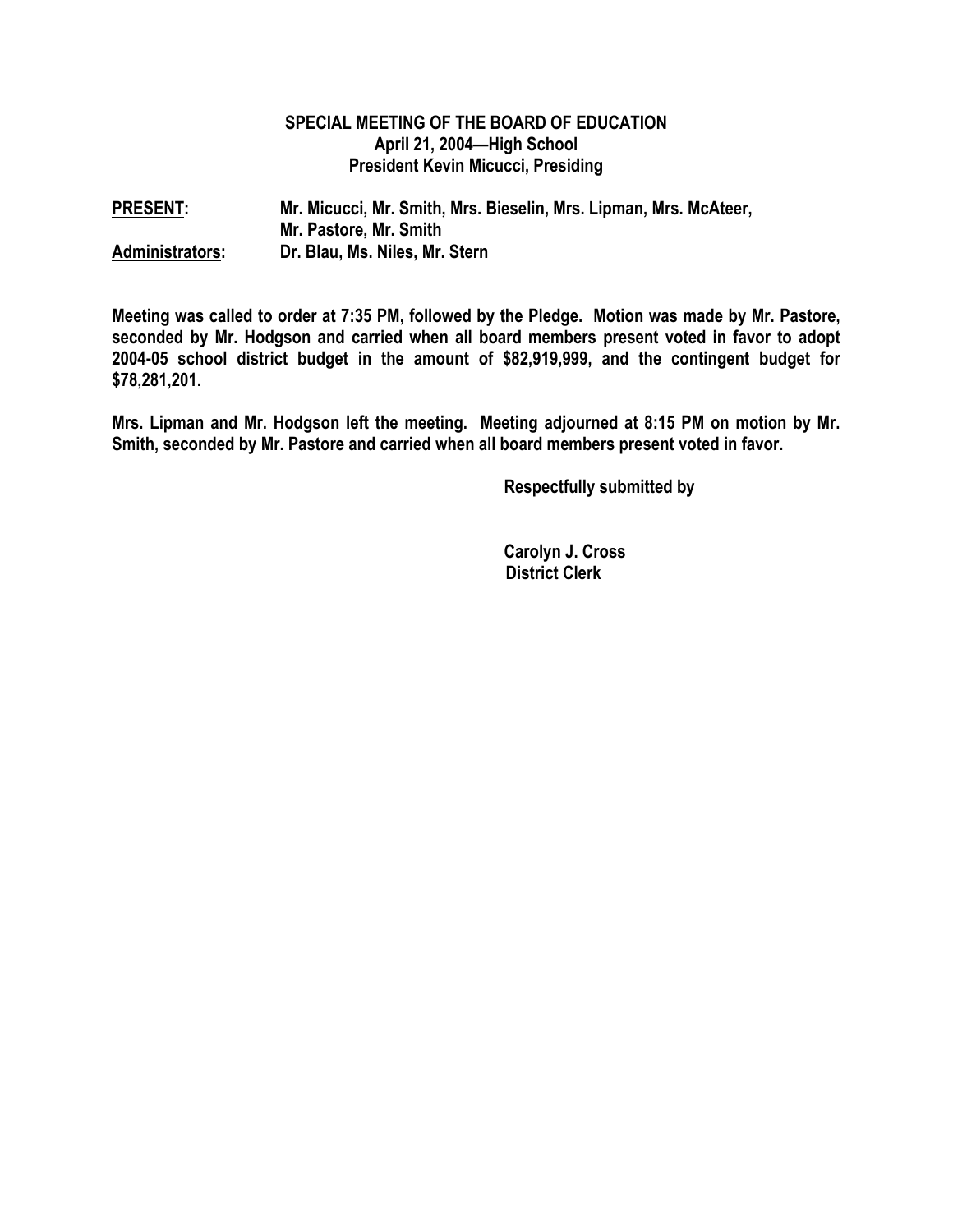## **SPECIAL MEETING OF THE BOARD OF EDUCATION April 27, 2004—District Office President Kevin Micucci, Presiding**

**PRESENT: Mr. Micucci, Mr. Smith, Mrs. Bieselin (7:38), Mrs. Lipman, Mrs. McAteer, Mr. Pastore Administrators: Dr. Blau, Ms. Niles, Ms. McCullough** 

**Meeting was called to order at 7:34 PM, followed by the Pledge. Motion was made by Mr. Pastore, seconded by Mrs. Bieselin and carried when all board members present voted in favor to adopt resolution casting their votes for the election of the following members of the Board of Cooperative Educational Services, term July 1, 2204 through June 30, 2007: William Hsiang, Riverhead School District; Lisa Israel, Greenport School District; Fred Langstaff, Sayville School District; Ann Savino, Bay Shore School District; and John Wyche, Bridgehampton School District.** 

**Motion was made by Mrs. Bieselin, seconded by Mrs. McAteer and carried when all board members present voted in favor to adopt resolution casting a "Yes" vote on the Administrative Budget of BOCES for 2004-05.** 

**Motion was made by Mr. Smith, seconded by Mrs. McAteer and carried when all board members present voted in favor to approve TEACHING: RESIGNATION: John J. Petraco, Technology Education Teacher, effective July 1, 2004.** 

**Motion was made by Mrs. McAteer, seconded by Mr. Smith and carried when all board members present voted in favor to approve TEACHING: CHILD REARING LEAVE OF ABSENCE (unpaid) (Pursuant to Family and Medical Leave Act of 1993—12 Weeks Continuous Medical Coverage): Jennifer Dellafranca, Elementary Teacher, effective April 14, 2004 to June 30, 2004.** 

**Motion was made by Mr. Smith, seconded by Mrs. Bieselin and carried when all board members present voted in favor to approve TEACHING: CHILD REARING LEAVE OF ABSENCE (unpaid): Lynette Lutz, Elementary Teacher, effective September 2, 2004 to June 30, 2005.** 

**Motion was made by Mrs. McAteer, seconded by Mr. Smith and carried when all board members present voted in favor to approve CLASSIFIED: CIVIL SERVICE: LEAVE OF ABSENCE: Marie Marro, Paraprofessional, effective September 2, 2004 to June 30, 2005.** 

**Discussion items: drug and alcohol survey; West Islip Educational Foundation – next meeting July 12, 7:00 p.m. at Beach Street Middle School library. Motion was made by Mr. Pastore, seconded by Mr. Smith and carried when all board members present voted in favor to approve donation, with thanks, from West Islip Little League: \$14,000 for refurbishment of two fields at Oquenock School.** 

**Motion was made by Mrs. McAteer, seconded by Mr. Smith and carried when all board members present voted in favor to approve amending number of students from 35 to 36 for health service contract between West Islip and South Huntington Schools, previously approved at regular meeting on April 15.**